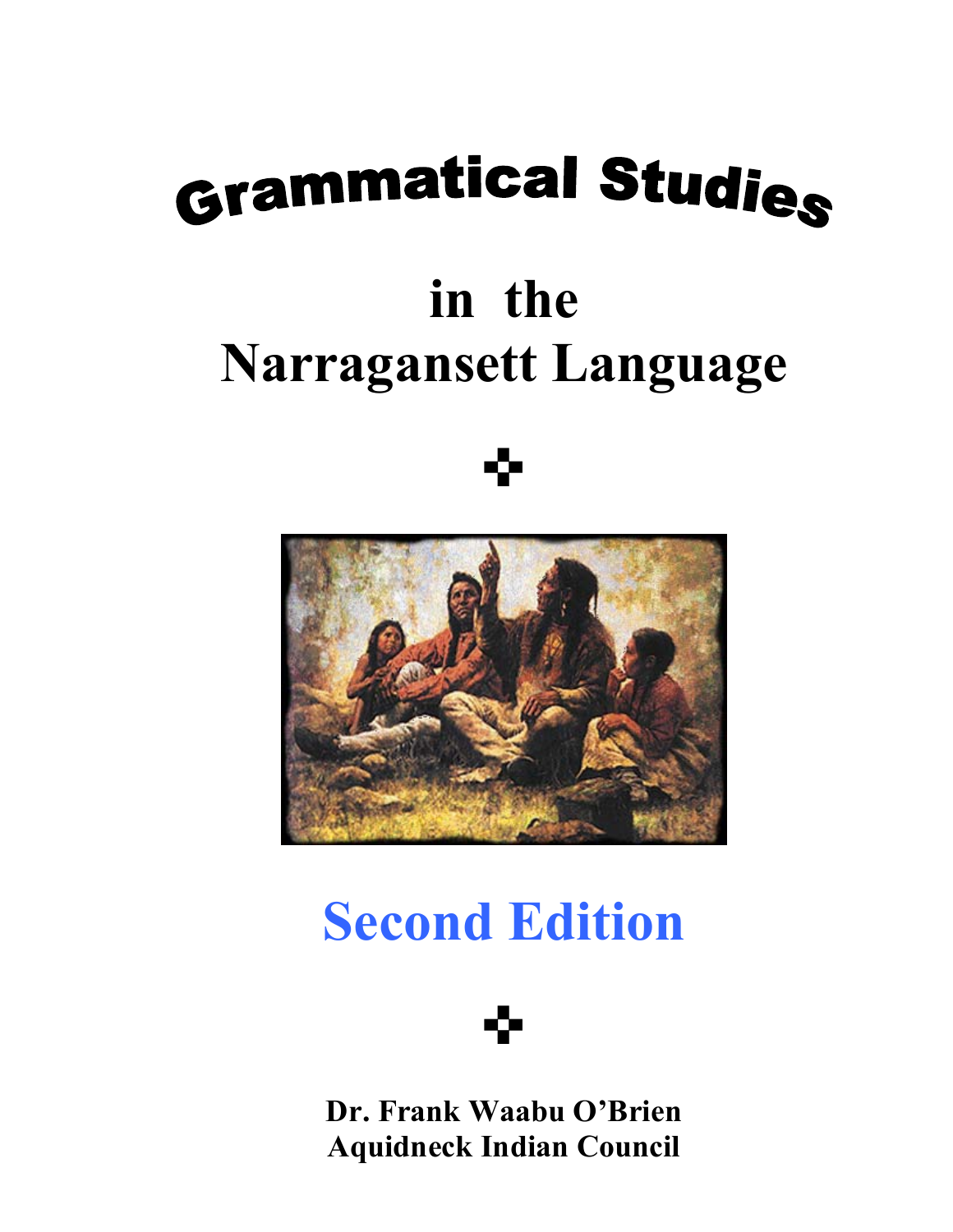Of Salutation. z Tawhitch mat pe ti-Why come you not in teayean? Obferv. In this refpect they are remarkably free. and courteous, to invite all Strangers in ; and if any come to them upon any occasion they request them to come in, if they come not in of themselves. Awaffifh Warme you. Sit by the fire. Mattapfh yoter  $What (41) on?$ Tocketúnnawem Is it you friend. Keén nétop? Come bither friend. Peeyaufh netop Come in. Pétitees STUTOV Have you feeme me? Kunnunni I have feen you. Kunnunnous I thank you for your. Taubot mequaun kina remembrance. namêan Ishankyou. Taubotneanawayean | I thank you for your Taûbotne aunanamêan love. Obferv.  $CTFT$ I have acknowledged amongft them an heart feafible of kindnefles, and have reaped kindneffe again from many feaven yeares atter, when I my felfe had forgotten, or c. hence the  $B<sub>4</sub>$ moin

Facsimile of page 7, Roger Williams' *A Key into the Language of America,* 1643*.* [Courtesy of Annenberg Rare Book and Manuscript Library, University of Pennsylvania].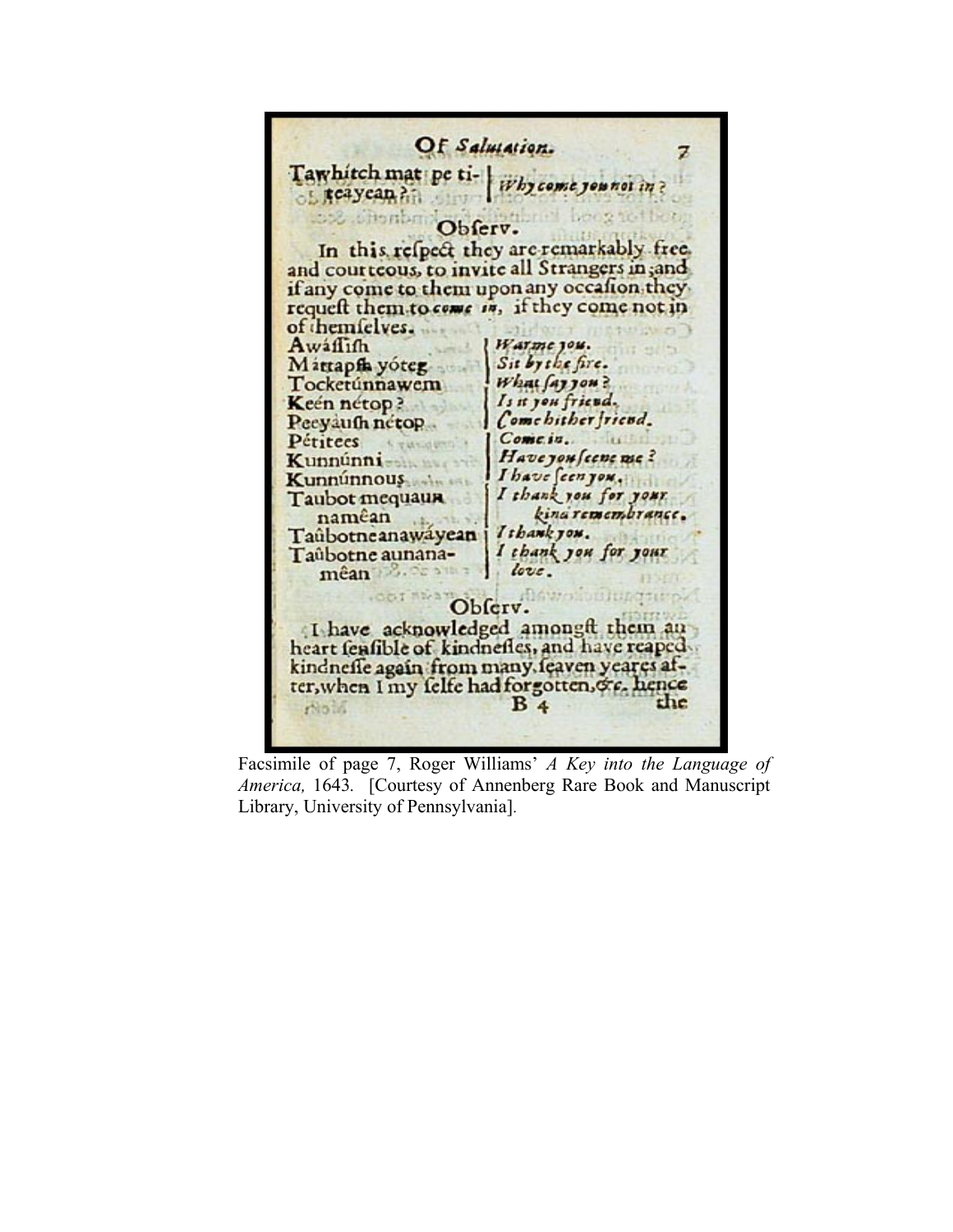# ✜

#### **Library of Congress Cataloging-in-Publication Data**

O'Brien, Francis Joseph, Jr. Grammatical Studies in the Narragansett Language (2<sup>nd</sup> ed.) p. cm. Includes bibliographical references. 1. Narragansett Indians. 2. Language of Narragansett Indians. 3. Grammar. I. The Massachusett-Narragansett Language Revival Project. Library of Congress Catalog Card Number:

*The Massachusett- Narragansett Language Revival Project* was made possible [in part] by a grant from the Rhode Island Committee for the Humanities, a state program of the National Endowment for the Humanities.



The views expressed in this book do not necessarily reflect the views of either the Rhode Island Committee for the Humanities or the National Endowment for the Humanities. The Aquidneck Indian Council is solely responsible for its contents.

This project was also funded [in part] by National Historical Publications and Records Commission, National Archives and Records Administration, Washington, D.C., The Rhode Island Indian Council, and The Aquidneck Indian Council, Newport, RI.

❖

Copyright © 2005, 2009 by Francis J. O'Brien, Jr., 12 Curry Avenue, Newport, RI 02840- 1412, USA. All rights reserved. No part of this publication may be reproduced, stored in retrieval system, or transmitted, in any form or by any means, electronic, mechanical, photocopying, recording, or otherwise, without the written permission of the author, except as permitted under Sections 107 or 108 of the 1976 United States Copyright Act. Printed in the United States of America.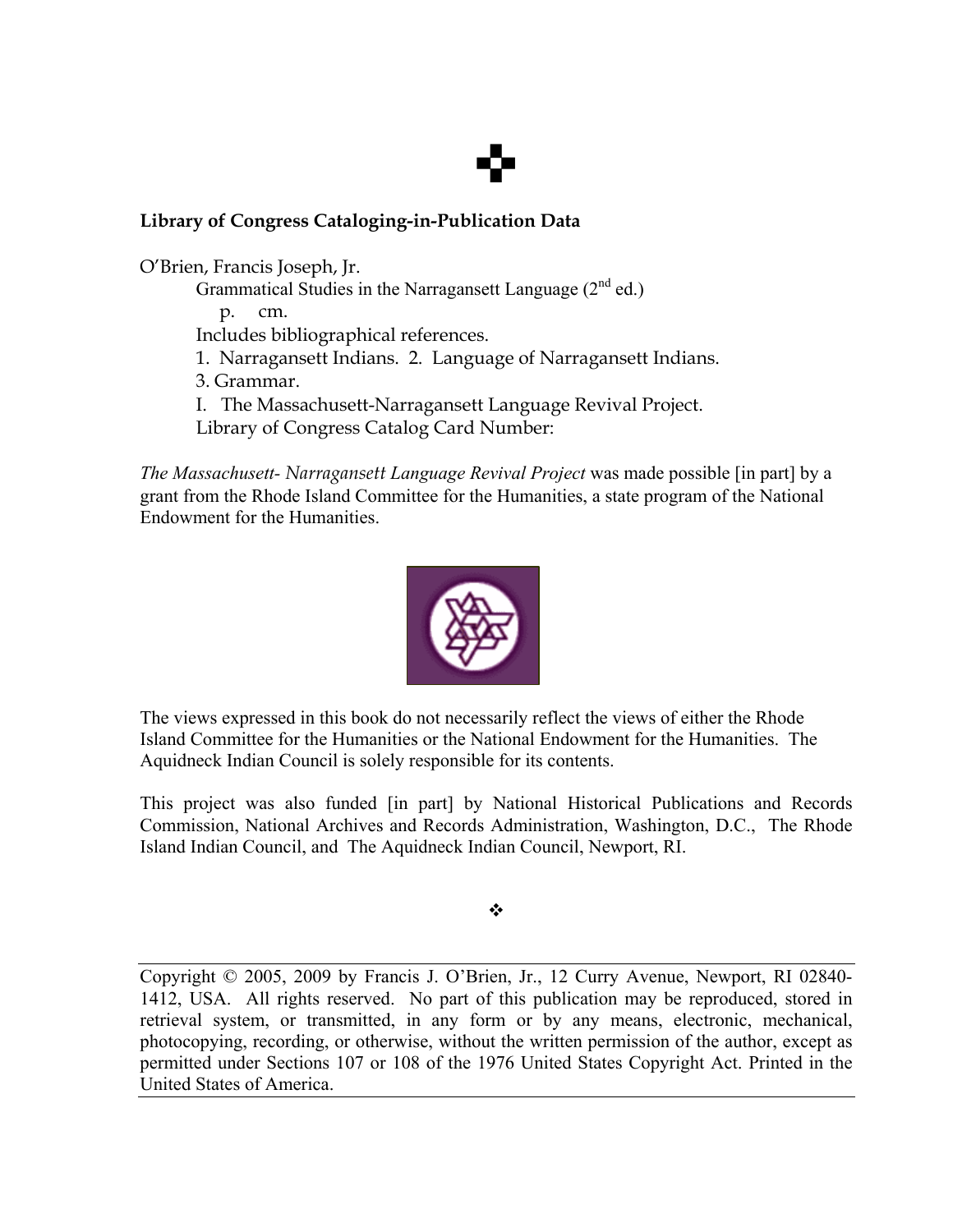## **Grammatical Studies in the Narragansett Language**

#### **Second Edition**

**▄**

August, 2009

Massachusett-Narragansett Revival Program A project for the reconstruction of the extinct American Indian Languages of Southeastern New England

> Dr. Frank Waabu O'Brien Historical Consultant Former President, Aquidneck Indian Council, Inc. 12 Curry Avenue Newport, RI 02840-1412 http://www.docstoc.com/profile/waabu

> > Wunnohteaonk

## **☼**

MAY PEACE BE IN YOUR HEARTS

✜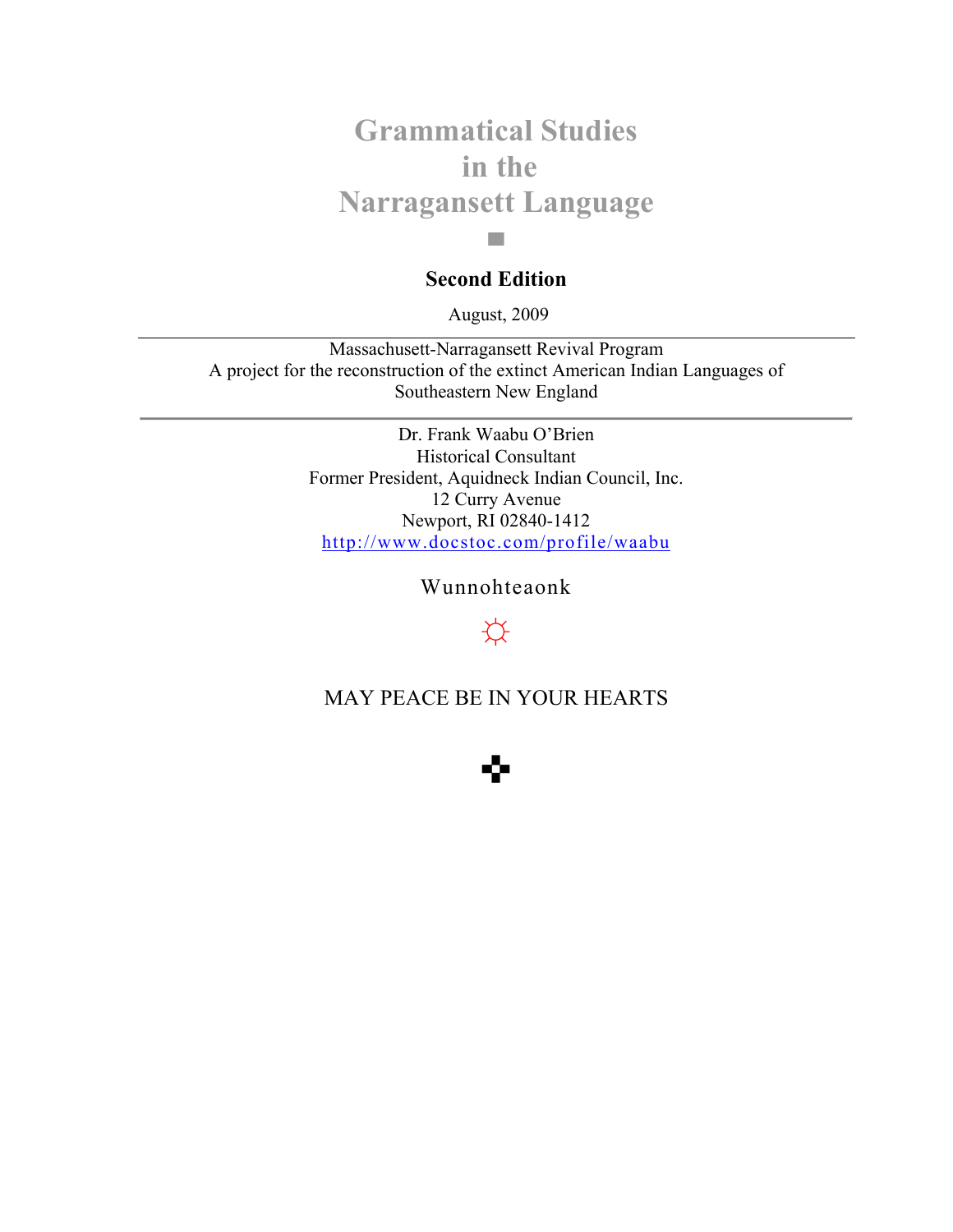## **TABLE OF CONTENTS**

Preface…..7 Introduction…..11 Narragansett Grammar…..14 Background…..14 Grammatical Studies…..15 Nouns…..15 Pronouns…..22 Verbs…..28 Narragansett Verb Structure…..32 Particles…..57 Appendix A, Type I (-am ending) Verbs…..60

Appendix B, Glossary of Grammatical Terms, Symbols & Abbreviations…..64

References and Sources…..82

About the author…..88

#### **LIST OF ILLUSTRATIONS**

- Chart 1. Fundamental Parts of Speech in Algonquian Languages…..14
- Chart 2. Structure of Nouns in Massachusett Language…..16
- Chart 3. Definition of Terms for Noun Inflections…..16
- Chart 4. Summary of Noun Inflections for All Possible Forms…..20
- Chart 5. Actual and Reconstructed Example of Inflected Nouns…..21
- Chart 6. Structure of Pronouns in Massachusett Language…..22
- Chart 7. Definition of Terms for Pronoun Inflections…..23
- Chart 8. Natick-Massachusett Pronouns…..27
- Chart 9. Verb Inflections for Nominal, Pronominal, and Verbal Categories…..29
- Chart 10. Classes of Particles…..57
- Chart 11. Examples of Particles…..57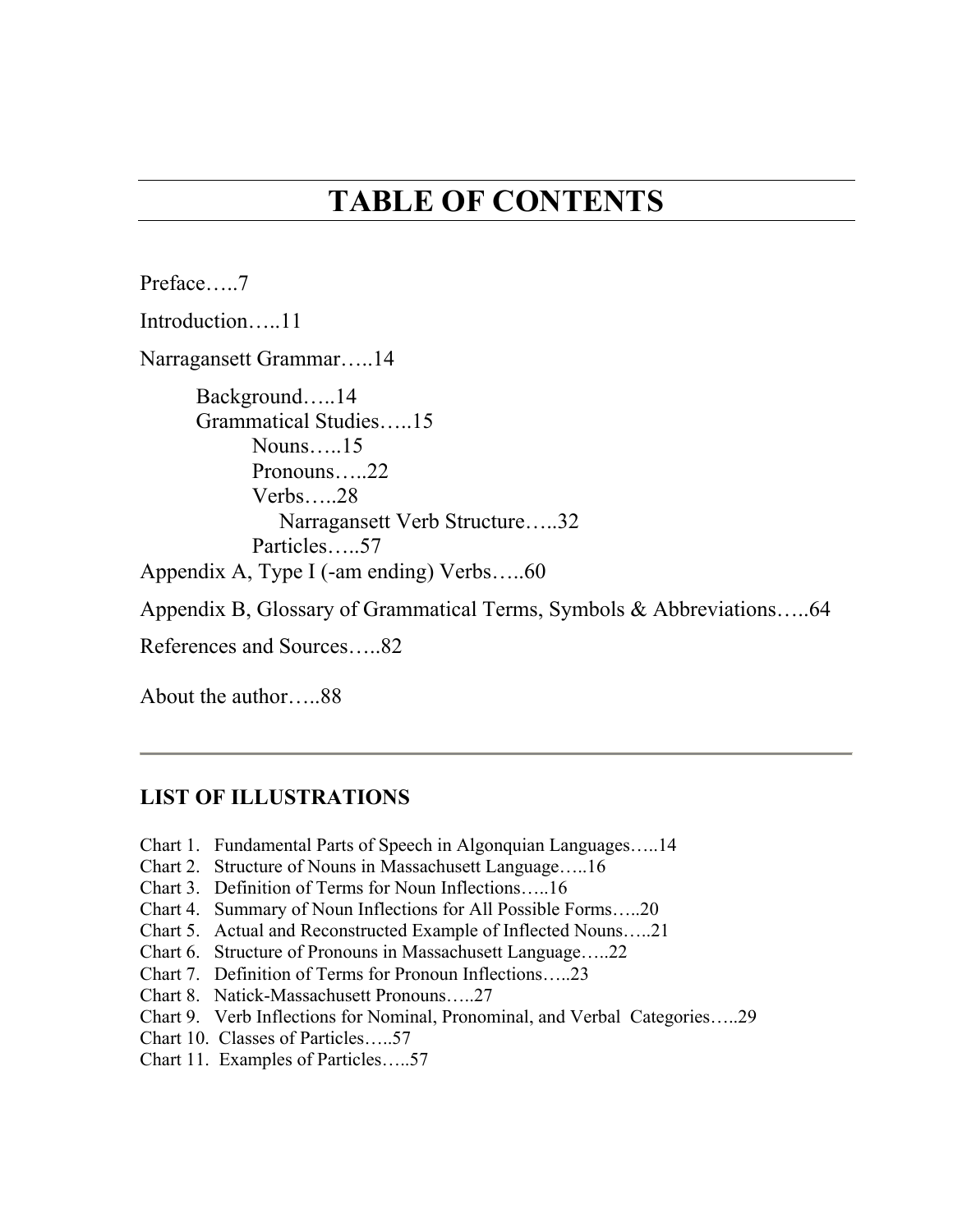- Table 1. Four Basic Verb Classes, Algonquian Languages…..30
- Table 2. Basic Verb Structure in Narragansett…..31
- Table 3. Summary of Narragansett Verb Forms by Type and Mode…..33
- Table 4. Counts of Inflectional Modal/Type Forms In Narragansett …..38
- Table 5. Frequency Distribution of Narragansett Verb Types…..39
- Table 6. Distribution of Inflectional Morphemes of Narragansett Verb Types …..39
- Table 7. Non-Inflectional Morphemes …..40
- Table 8. Sample Conjugation of Narragansett Verb…..45
- Table 9. Independent Indicative, Transitive Inanimate (Class 3)…..47
- Table 10. Independent Indicative Transitive Inanimate (Class 1a)…..49
- Table 11. Independent Indicative Intransitive Animate (Central Participant Markers)…..51
- Table 12. Imperative Mode, Transitive Inanimate…..53
- Table 13. Independent Indicative Transitive Animate…..54
- Table 14. Adverbs in Eliot's Grammar…..58